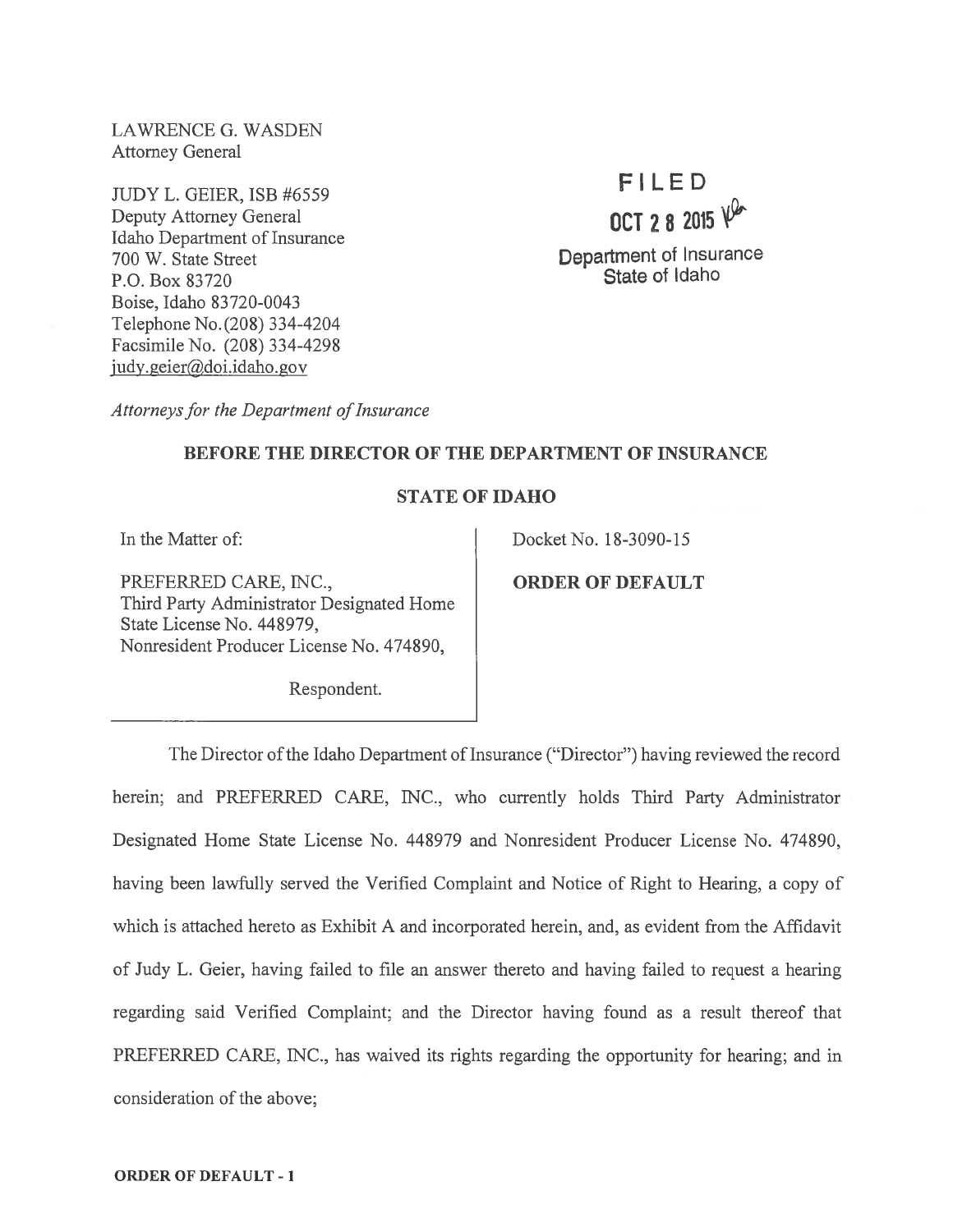IT IS HEREBY ORDERED that Third Party Administrator Designated Home State License No. 448979 issued to PREFERRED CARE, INC., is REVOKED effective immediately.

IT IS FURTHER ORDERED that PREFERRED CARE, INC., shall transfer all of its Idaho business, if any, to <sup>a</sup> third party administrator duly licensed in Idaho and shall complete such transfer within no later than sixty (60) days from the entry of this order.

IT IS FURTHER ORDERED that PREFERRED CARE, INC., shall provide notice within thirty (30) days of entry of this order to all current clients, if any, of the revocation of its third party administrator license and of the transfer of all of its Idaho business to <sup>a</sup> third party administrator duly licensed in Idaho, and shall deliver <sup>a</sup> copy of said notice to the Director contemporaneously with its delivery to current clients.

IT IS FURTHER ORDERED that PREFERRED CARE, INC., shall provide to the Director, within sixty-five (65) days of entry of this order, evidence of the transfer of all Idaho business.

IT IS FURTHER ORDERED that an administrative penalty in the total amount of Ten Thousand Dollars (\$10,000.00) is hereby imposed against PREFERRED CARE, INC., for failing to provide annual reporting for the calendar years 2013 and 2014.

IT IS FURTHER ORDERED that Nonresident Producer License No. 474890 issued to PREFERRED CARE, INC., is REVOKED, effective immediately, in accordance with Idaho Code  $§$  41-1026(2).

IT IS FURTHER ORDERED, pursuan<sup>t</sup> to Idaho Code § 41-1027(2), that PREFERRED CARE INC., shall immediately return Nonresident Producer License No. 474890 to the Idaho Department of Insurance, P.O. Box 83720, Boise, Idaho 83720-0043.

IT IS SO ORDERED.

ORDER OF DEFAULT -2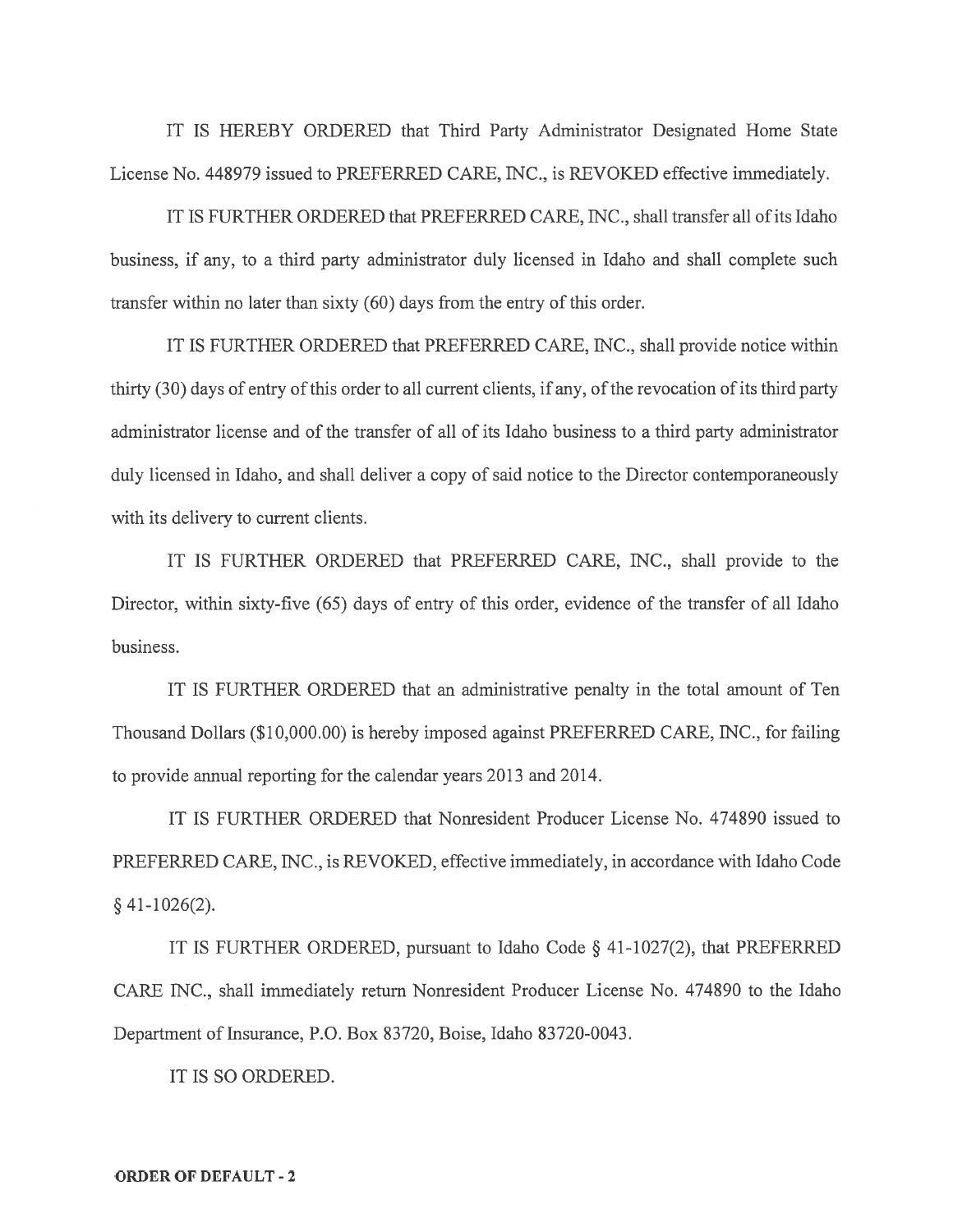# DATED this  $28$  day of October, 2015.

# STATE OF IDAHO DEPARTMENT OF INSURANCE

Lamera DEAN L. CAMERON **Director** 

#### NOTIFICATION REGARDING REPORTABLE PROCEEDINGS

This is considered <sup>a</sup> reportable administrative proceeding. As such, it is <sup>a</sup> public record and is public information that may be disclosed to other states and reported to companies of which you are actively appointed. This information will be reported to the National Association of Insurance Commissioners (NAIC) and will appear in the Idaho Department of Insurance's online searchable database. Be aware that this proceeding must be disclosed on any license application and must be reported to any and all states in which you hold an insurance license.

### NOTIFICATION OF RIGHTS

This constitutes a final order of the agency. Any party may file a motion for reconsideration of this final order within fourteen (14) days of the service date of this order. The agency will dispose of the petition for reconsideration within twenty-one (21) days of its receipt, or the petition will be considered denied by operation of law. See Idaho Code § 67-5246(4).

Pursuant to Idaho Code  $\S$ § 67-5270 and 67-5272, any party aggrieved by this final order may appeal it by filing a petition for judicial review in the district court of the county in which:  $(1)$ the hearing was held; or (2) the final agency action was taken; or (3) the aggrieved party resides or operates its principal place of business in Idaho; or (4) the real property or personal property that was the subject of the agency decision is located. An appeal must be filed within twenty-eight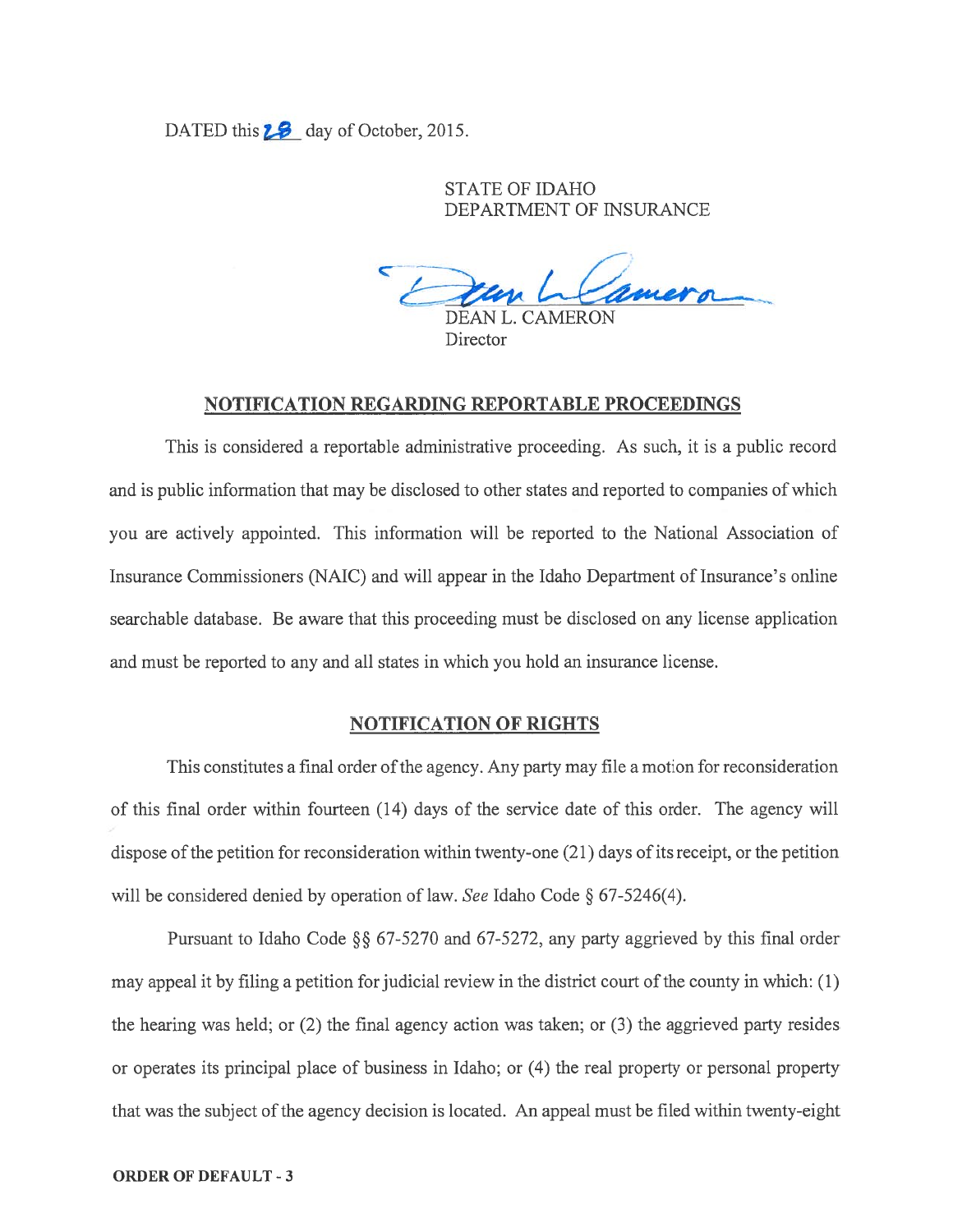(28) days of: (a) the service date of this final order, or (b) an order denying <sup>a</sup> petition for reconsideration, or (c) the failure within twenty-one (21) days to gran<sup>t</sup> or deny <sup>a</sup> petition for reconsideration, whichever is later. See Idaho Code § 67-5273. The filing of <sup>a</sup> petition for judicial review to the district court does not itself stay the effectiveness or enforcement of the order under appeal. ys of: (a) the service date of this final order, or (b) an order denying a petition for deration, or (c) the failure within twenty-one (21) days to grant or deny a petition for pudicial deration, whichever is later. See I

### CERTIFICATE OF SERVICE

correct copy of the foregoing ORDER OF DEFAULT to be served upon the following by the designated means:

| Preferred Care, Inc.                                                                                                    | first class mail                                    |
|-------------------------------------------------------------------------------------------------------------------------|-----------------------------------------------------|
| 34 Locust Avenue                                                                                                        | certified mail                                      |
| Gettysburg, PA 17325-2616                                                                                               | hand delivery                                       |
| Preferred Care, Inc.<br>Stephen Gilbert, President<br>P.O. Box 21446<br>Eagan, MN 55121                                 | first class mail<br>certified mail<br>hand delivery |
| CT Corporation System                                                                                                   | first class mail                                    |
| 921 S. Orchard Street, Ste. G                                                                                           | certified mail                                      |
| Boise, ID 83705                                                                                                         | hand delivery                                       |
| Registered Agent for Preferred Care, Inc.                                                                               |                                                     |
| Time Insurance Company                                                                                                  | first class mail                                    |
| 501 West Michigan Street                                                                                                | certified mail                                      |
| Milwaukee, WI 53203                                                                                                     | hand delivery                                       |
| Judy L. Geier<br>Deputy Attorney General<br>Idaho Department of Insurance<br>700 W. State Street, 3 <sup>rd</sup> Floor | first class mail<br>certified mail<br>hand delivery |

Kelly Grady

P.O. Box 83720

Boise, ID 83720-0043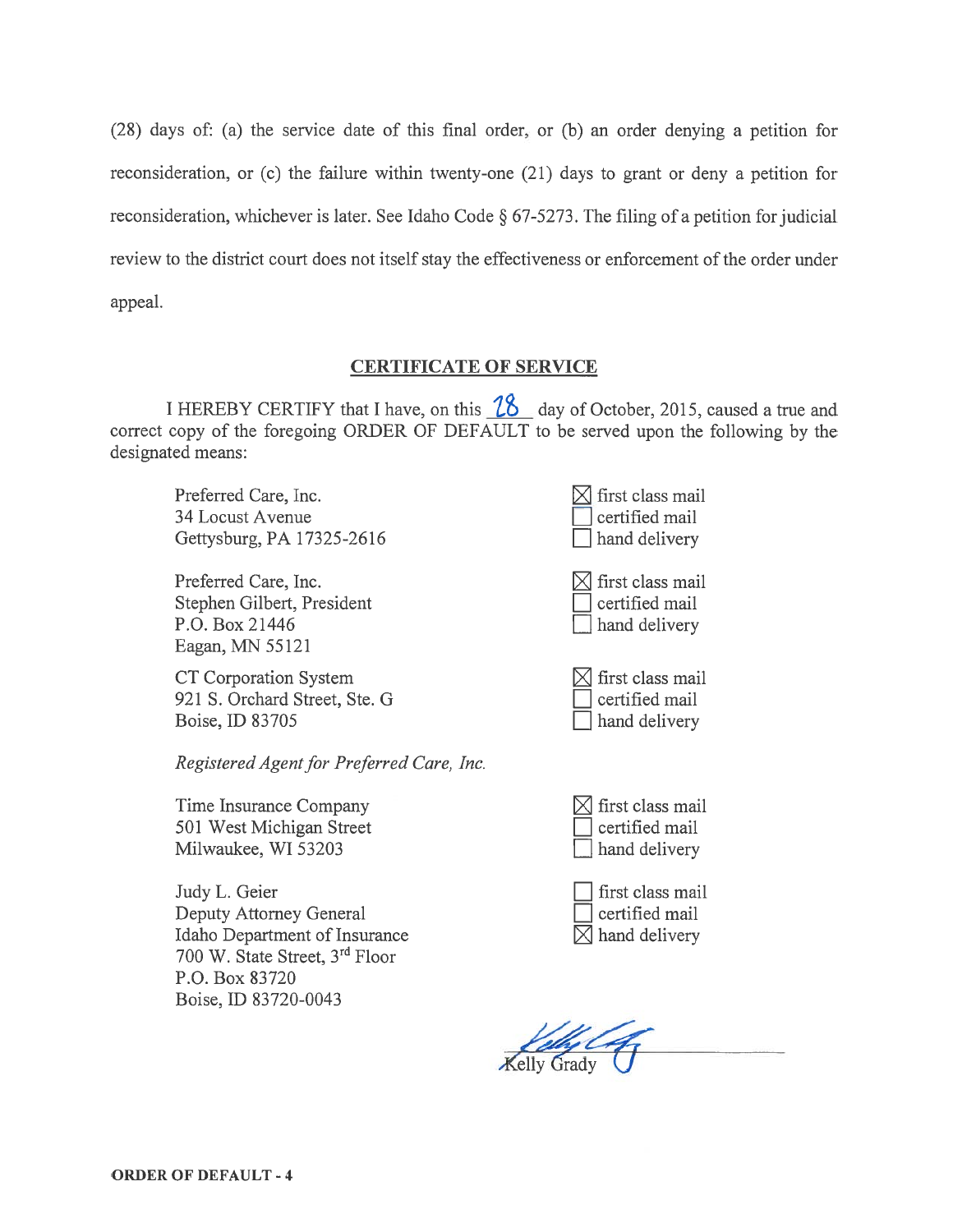LAWRENCE G. WASDEN Attorney General

JUDY L. GEJER, ISB #6559 Deputy Attorney General Idaho Department of Insurance 700 W. State Street P.O. Box 83720 Boise, Idaho 83720-0043 Telephone No. (208) 334-4204 Facsimile No. (208) 334-4298 judy.geier@doi.idaho.gov

Attorneys for the Department of Insurance

# BEFORE THE DIRECTOR OF THE DEPARTMENT OF INSURANCE

# STATE OF IDAHO

In the Matter of:

PREFERRED CARE, INC., Third Party Administrator Designated Home State License No. 448979, Nonresident Producer License No. 474890,

Docket No. 18-3090-15

### VERIFIED COMPLAINT AND NOTICE OF RIGHT TO HEARING

Respondent.

COMES NOW the staff of the Idaho Department of Insurance ("Department"), by and

through its undersigned counsel, and does hereby give notice of verified allegations constituting

violation(s) of Idaho law, notice that relief will be requested from the Director of the Department,

and <sup>a</sup> notice of the right to contest the allegations and requested relief herein and of the right to

hearing to:

# PREFERRED CARE, INC.,

# Third Party Administrator Designated Home State License No. 448979, Nonresident Producer License No. 474890

The Department alleges the following facts and violations of title 41, Idaho Code, as

VERIFIED COMPLAINT AND NOTICE OF RIGHT TO HEARING -Page 1

Department of Insurance State of Idaho

FILED SEP 2 1 2015 WILL

EXHIBIT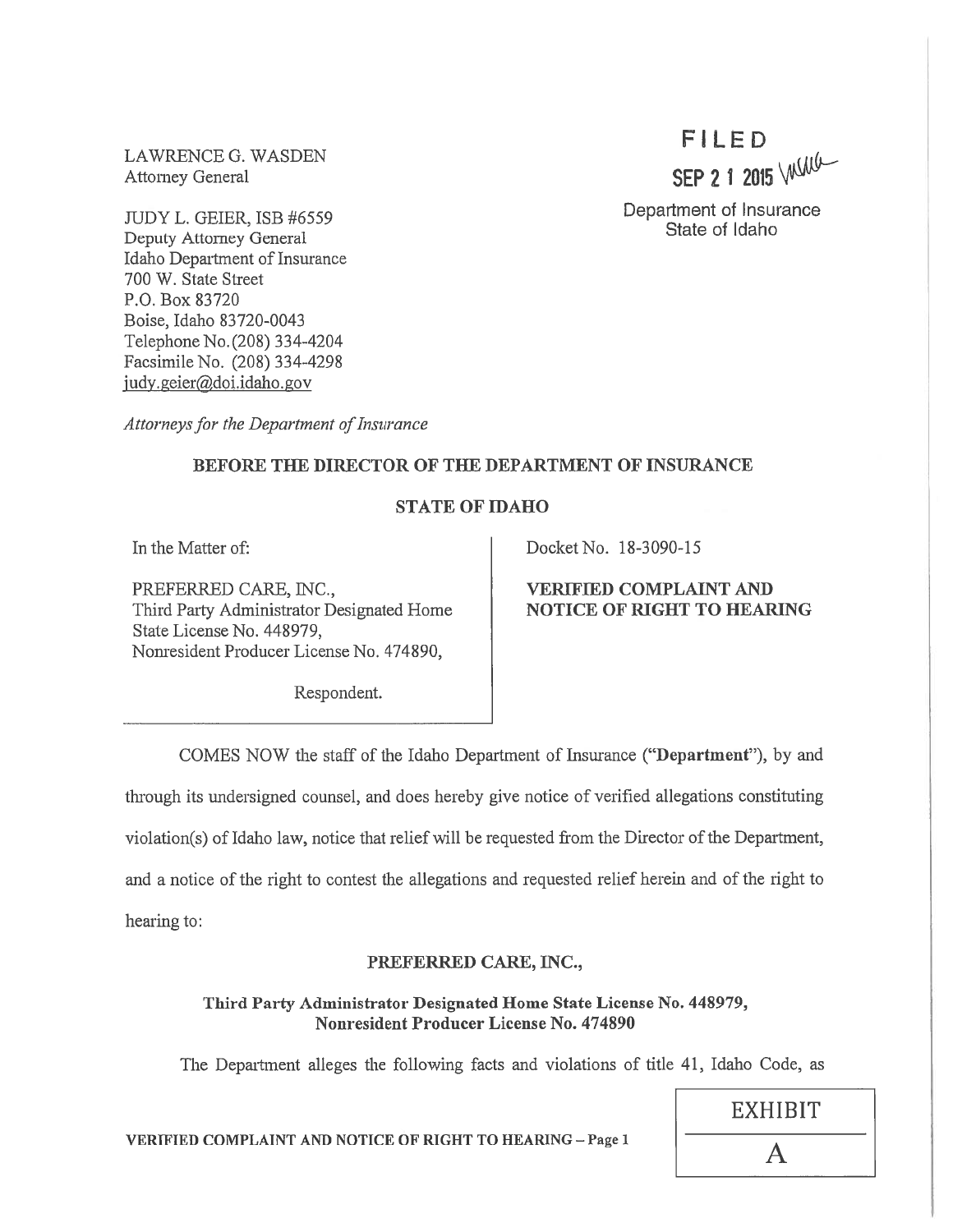itemized below. The Department will presen<sup>t</sup> an order seeking the relief described below upon twenty-one (21) days following service of this verified Complaint, and, PREFERRED CARE, INC., you are ftirther notified of your right to object to the requested relief, including the basis for any objection, and to reques<sup>t</sup> <sup>a</sup> hearing in writing.

### ALLEGATIONS

The allegations and violations supporting the requested relief are as follows:

1. The Director ofthe Idaho Department of Insurance has jurisdiction over this matter pursuan<sup>t</sup> to title 41, Idaho Code.

2. PREFERRED CARE, INC. ("RESPONDENT"), was granted Third Party Administrator ("TPA") License No. 448979, designated as <sup>a</sup> home state license, effective December 5, 2007, pursuan<sup>t</sup> to the previous version of title 41, chapter 9, Idaho Code, which chapter was replaced in its entirety in 2010 by the current version of title 41, chapter 9, Idaho Code. RESPONDENT's TPA License No. 448979 is scheduled to expire as of January 1, 2017.

3. RESPONDENT was also granted nonresident producer License No. 474890 effective January 23, 2014, pursuan<sup>t</sup> to title 41, chapter 10, Idaho Code, which is scheduled to expire as of February 1, 2016.

4. Pursuant to Idaho Code  $\S$  41-914(1)(a), all licensed TPAs are required to file an annual repor<sup>t</sup> for the preceding calendar year with the Department "on or before July 1 of each year, or within such extension of time as the director for good cause may grant." The annual reports must be audited and attested to by an independent certified public accountant.

5. RESPONDENT failed to submit an annual repor<sup>t</sup> for either calendar year 2013 or for calendar year 2014, which reports were due on July 1, 2014, and July 1, 2015, respectively.

6. The Department notified RESPONDENT by certified letter, return receipt, dated

#### VERIFIED COMPLAINT AND NOTICE OF RIGHT TO HEARING - Page 2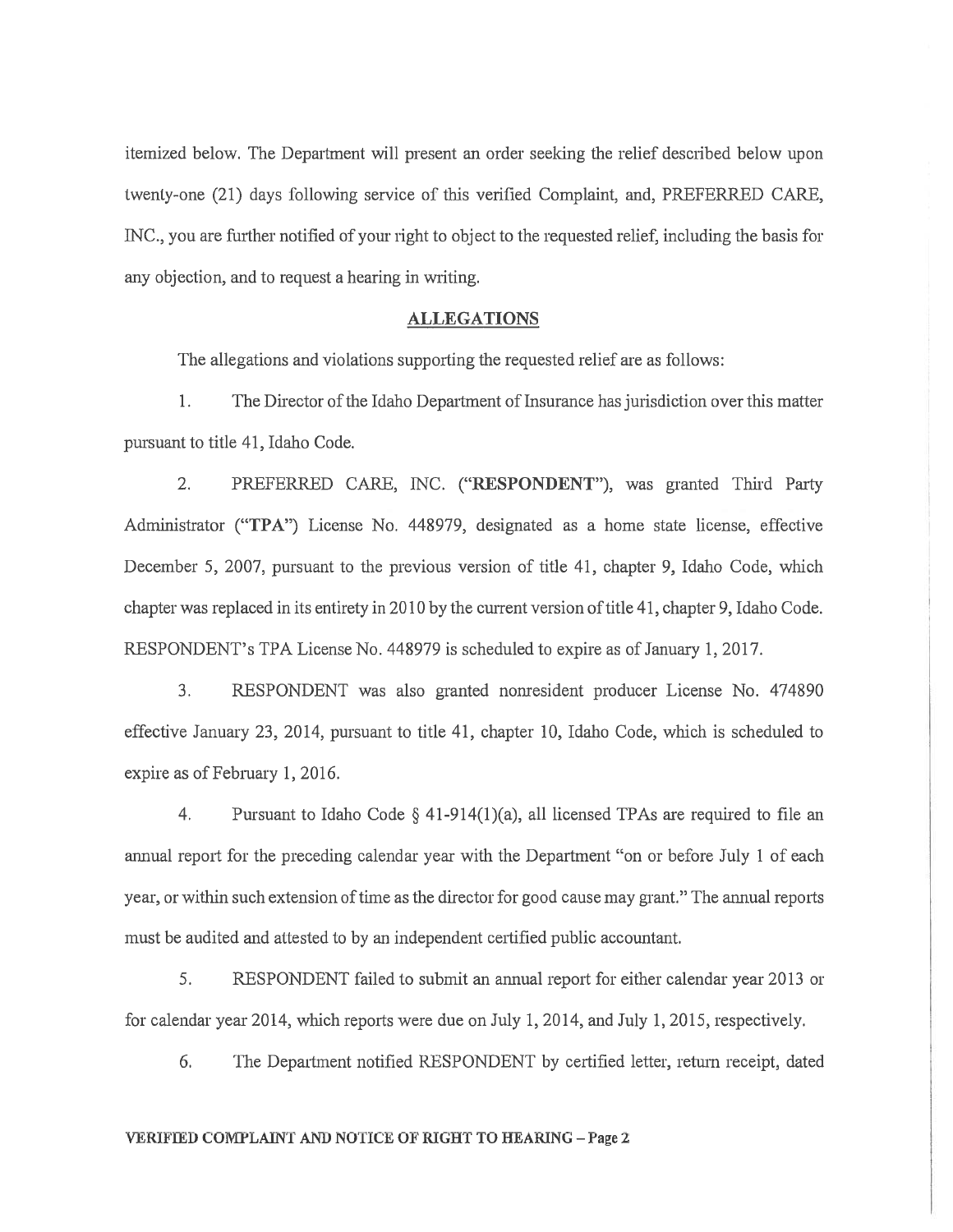July 10, 2015, that RESPONDENT had failed to meet the statutory deadline for submitting audited financial reports and that it must submit said reports by no later than July <sup>31</sup> or risk future administrative action and the imposition of an administrative penalty.

7. The Department has made numerous other attempts to reach RESPONDENT by telephone, but none of the <sup>p</sup>hone numbers provided on record were active. RESPONDENT's website is still active, however, when the Department attempted to contact RESPONDENT through the <sup>p</sup>hone number listed on the website, the number appeare<sup>d</sup> to be disconnected.

8. Historically, multiple extensions were sought and obtained by RESPONDENT regarding its <sup>2012</sup> financial reports that were due July 1, 2013, such that RESPONDENT's <sup>2012</sup> Annual Report was not received until September 16, 2014. Notably, the <sup>2012</sup> Annual Report was incomplete in that it did not identify the number of Idaho residents that RESPONDENT services.

9. The Director has the authority to suspend or revoke RESPONDENT's TPA license for violations of title 41, Idaho Code, pursuant to Idaho Code  $\S$  41-915.

10. Further, pursuan<sup>t</sup> to Idaho Code § 41-1026(2), suspension or revocation of RESPONDENT's TPA license shall automatically suspend all other licenses held by RESPONDENT under title 41, Idaho Code, including RESPONDENT's nonresident producer license.

11. Additionally, the Director has the authority to impose <sup>a</sup> genera<sup>l</sup> penalty in the amount of \$5,000.00 against RESPONDENT for each violation of the Idaho Code as set forth below pursuant to Idaho Code  $\S$ § 41-117 and 41-915(4).

#### FIRST CAUSE OF ACTION Idaho Code § 41-915

12. The foregoing allegations in Paragraphs 1-1 <sup>1</sup> are incorporated herein as if set forth in full.

#### VERIFIED COMPLAINT AND NOTICE OF RIGHT TO HEARING - Page 3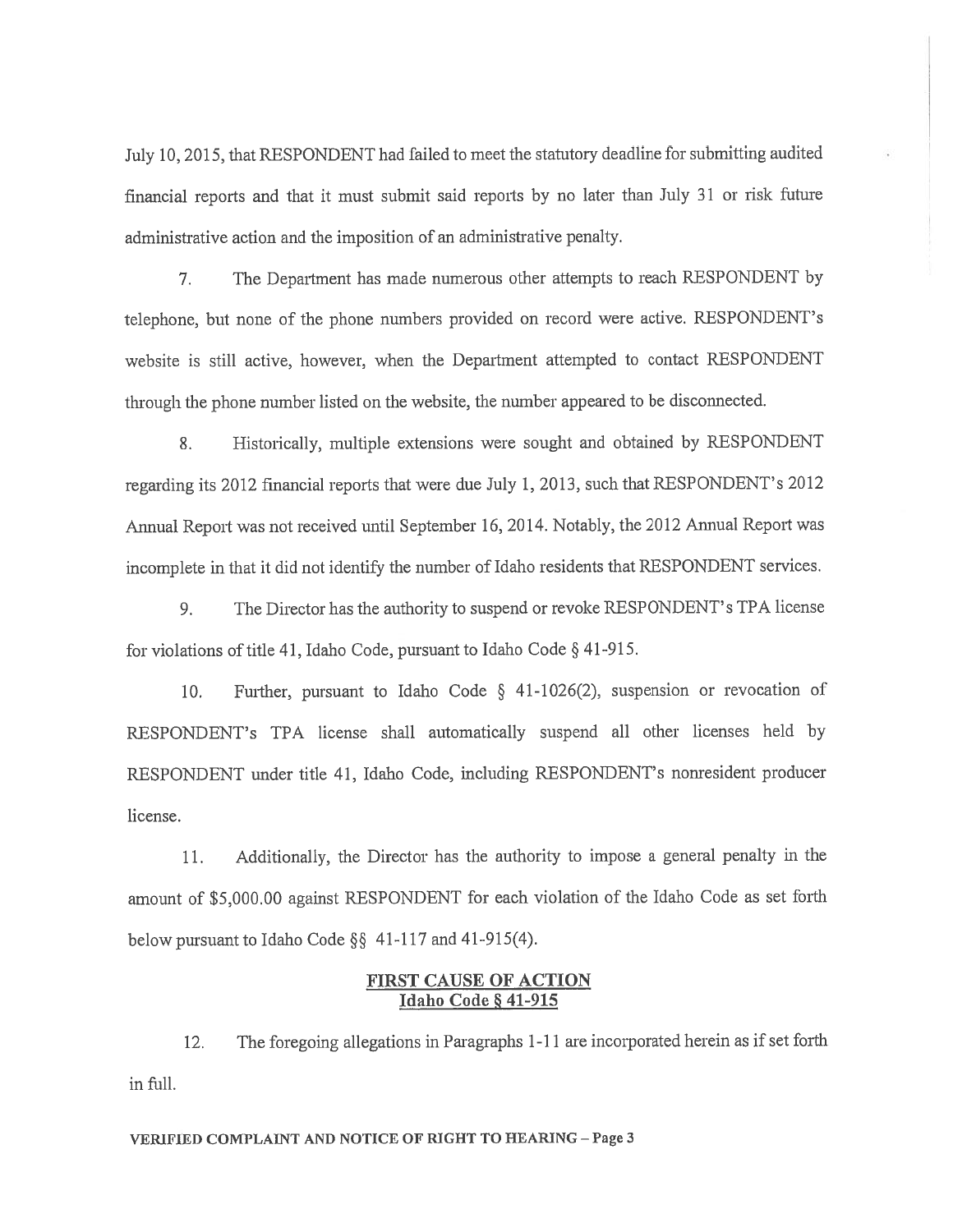13. RESPONDENT's failure to submit the required reporting for calendar years 2013 and 2014, which were due on July 1, 2014, and July 1, 2015, respectively, are violations of Idaho Code  $§$  41-914(1)(a).

14. Pursuant to Idaho Code § 41-915(2)(b), the Director may deny, suspend for a period of time not to exceed twelve (12) months, or revoke RESPONDENT's TPA license if RESPONDENT refuses "to be examined or to produce its accounts, records and files for examination, or if any individual responsible for the conduct of affairs of the administrator, ... has refused to give information with respec<sup>t</sup> to its affairs or has refused to perform any other legal obligation as to an examination, when required by the director."

15. Pursuant to Idaho Code §§ 41-117 and 41-915(4), the Director may impose an administrative penalty not to exceed \$5,000 per each violation against RESPONDENT if grounds also exist for the suspension or revocation of RESPONDENT's TPA License.

16. The Department seeks revocation of RESPONDENT's TPA license and an administrative penalty in the amount of \$10,000, representing \$5,000 per each of RESPONDENT's violation of Idaho Code  $\S$  41-915(2)(b) for refusing or failings to submit annual financial reports when due on July 1, 2014, and July 1, 2015 respectively.

#### SECOND CAUSE OF ACTION Idaho Code § 41-1026(2)

17. The foregoing allegations in Paragraphs 1-16 are incorporated herein as if set forth in full.

18. RESPONDENT holds <sup>a</sup> nonresident producer license issued from the State of Idaho.

19. While maintaining its nonresident producer license, RESPONDENT violated the reporting requirements found in title 41, chapter 9, Idaho Code.

#### VERIFIED COMPLAINT AND NOTICE OF RIGHT TO HEARING - Page 4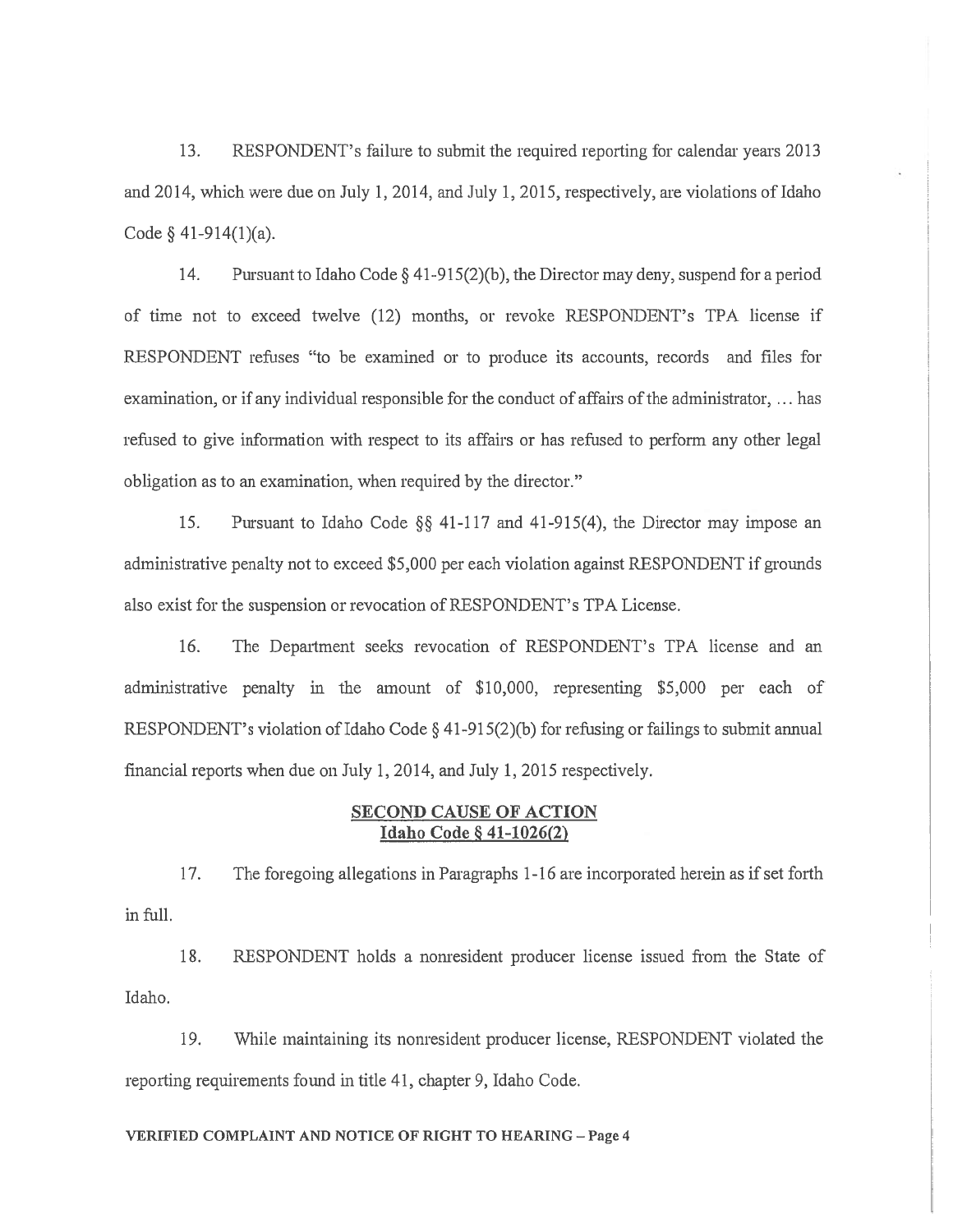20. Pursuant to Idaho Code § 41-1026(2), suspension or revocation of RESPONDENT's TPA license shall automatically suspend, revoke or refuse continuation of all other licenses held by RESPONDENT under title 41, Idaho Code, including RESPONDENT's nonresident producer license.

21. As such, the Department also seeks revocation of RESPONDENT's nonresident producer license.

#### REQUEST FOR RELIEF

22. Based upon the foregoing facts and allegations, unless the Department receives <sup>a</sup> written objection from RESPONDENT, including the basis for the objection and <sup>a</sup> demand for hearing, within twenty-one (21) days following service of this notice, the Department intends to submit <sup>a</sup> propose<sup>d</sup> order to the Director whereby the Director shall:

- Immediately revoking RESPONDENT's TPA license for failing to submit the required annual reporting for calendar years <sup>2013</sup> and <sup>2014</sup> in violation of Idaho Code § 41- 915(2)(b); and
- • Requiring RESPONDENT to transfer all of its Idaho business, if any, to <sup>a</sup> third party administrator duly licensed in Idaho and to complete such transfer within no later than sixty (60) days from the entry of the order; and
- •Requiring RESPONDENT to provide notice within thirty (30) days of entry of the order to all current clients, if any, of the revocation of its third party administrator license and of the transfer all of its Idaho business to <sup>a</sup> third party administrator duly licensed in Idaho and to deliver <sup>a</sup> copy of said notice to the Director contemporaneously with its delivery to current clients; and
- •Requiring RESPONDENT to provide to the Director, within sixty-five (65) days of entry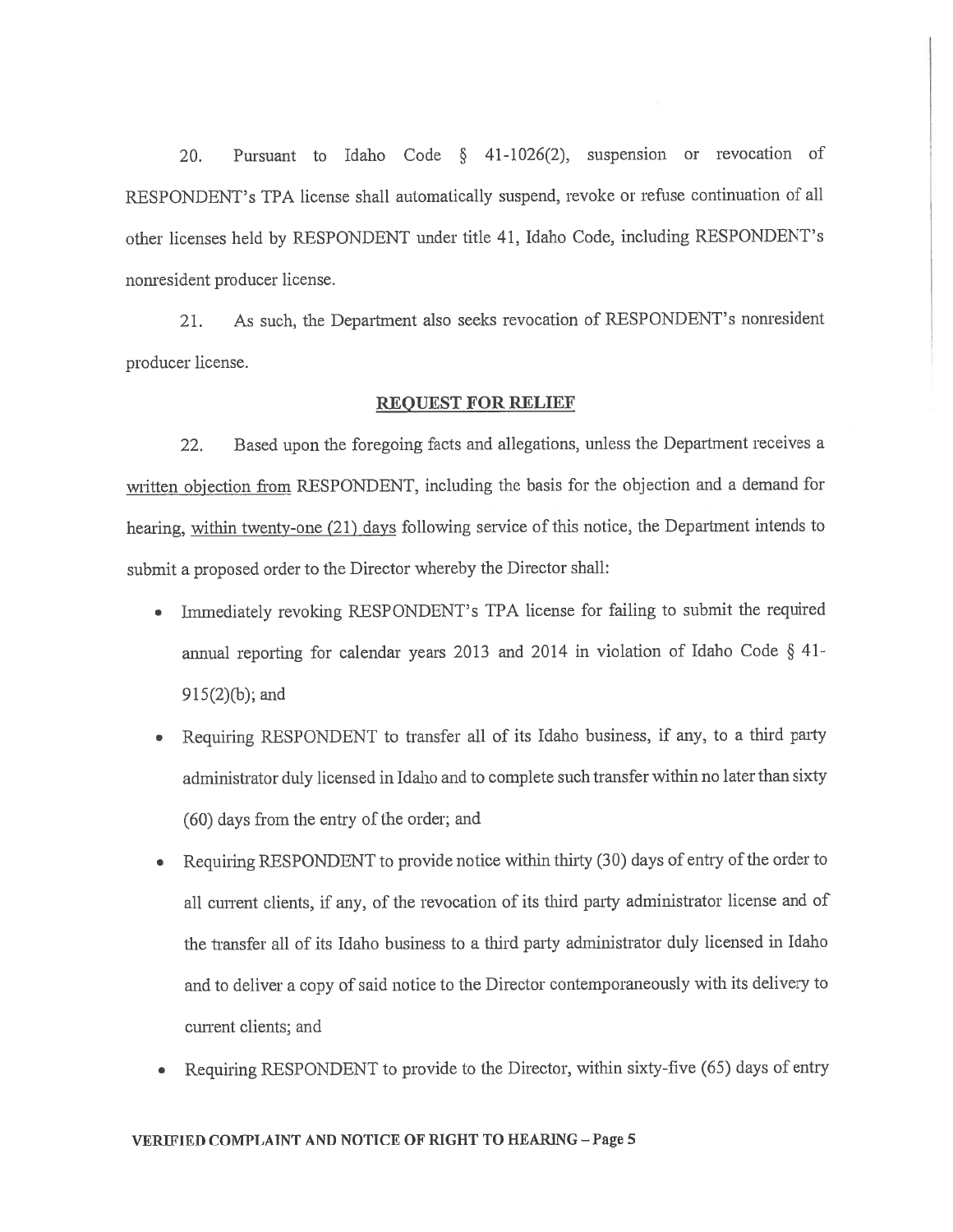of the order, evidence of the transfer of all Idaho business; and

- • Imposing an administrative penalty in the amount of \$10,000.00, or \$5,000.00 for each violation, for failing to provide annual reporting for the calendar years 2013 and 2014; and
- Revoking RESPONDENT's notices ident producer license pursuant to Idaho Code  $\S$  41-1026(2).

#### NOTICE OF RIGHT TO HEARING

THEREFORE, based on violations as alleged above, you have the right to have <sup>a</sup> hearing in accord with Idaho Code § 41-232A. In order to effectively object to this notice and preven<sup>t</sup> an order for the requested relief from being entered, you must, within twenty-one (21) days of the date of service of this Verified Complaint and Notice of Right to Hearing, submit a written request for <sup>a</sup> hearing to the Director of the Idaho Department of Insurance responding to the alleged violations pending against you. You must deliver any written reques<sup>t</sup> for hearing by mailing it to the Director, Idaho Department of Insurance, P.O. Box 83720, Boise, Idaho 83720-0043, or personally delivering said written request to the offices of the Department of Insurance at 700 W. State Street, Third Floor, Boise, Idaho, and also providing <sup>a</sup> copy to the undersigned at the same address.

If you fail to submit <sup>a</sup> timely written response to the allegations and <sup>a</sup> reques<sup>t</sup> for hearing, <sup>a</sup> final order will be entered imposing the relief described above after twenty-one (21) days from the service of this Complaint.

DATED this  $/8$  day of *Le al ambe*, 2015.

OFFICE OF THE ATTORNEY GENERAL

L. GEIER Seputy Attorney General Attorney for the Department of Insurance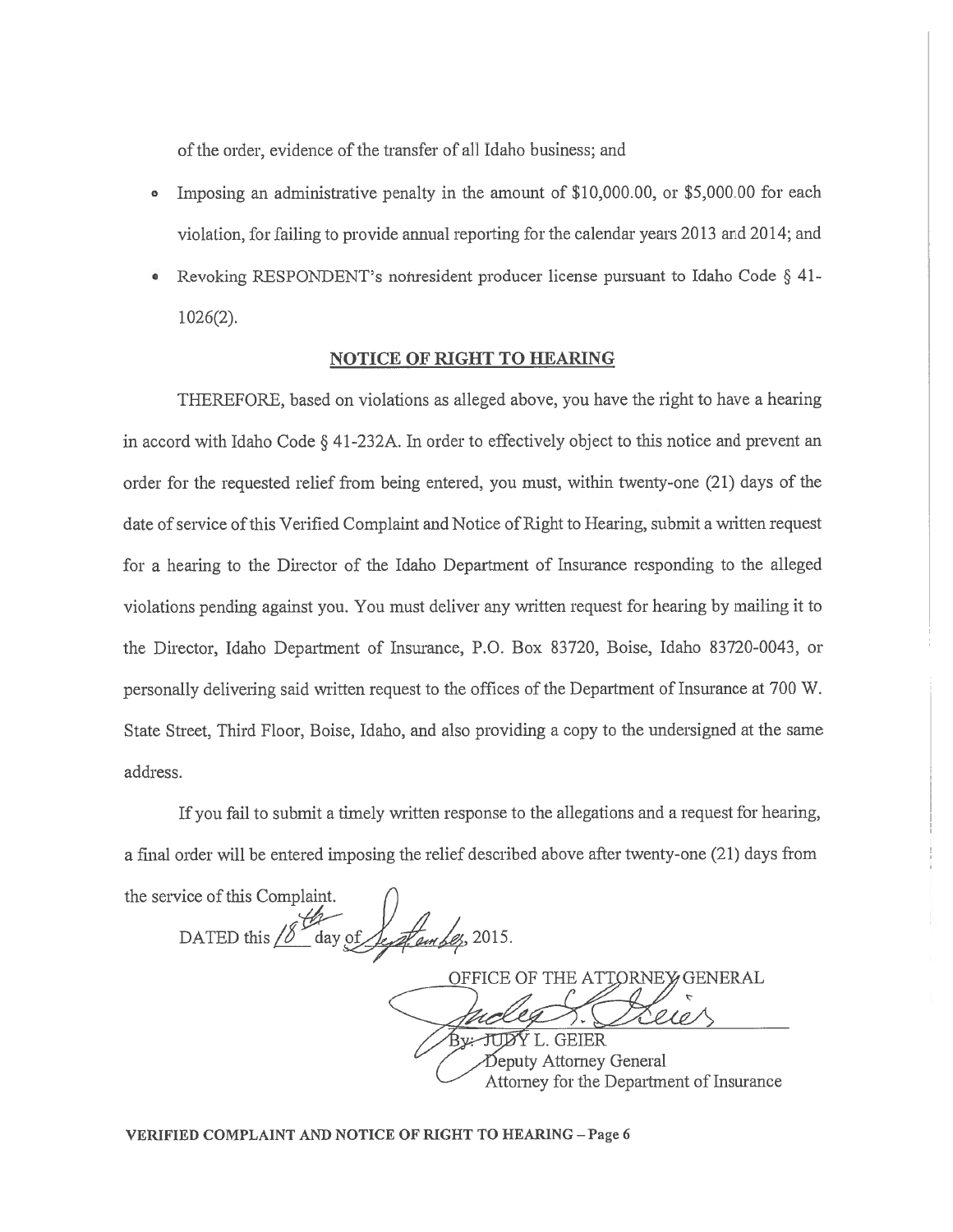#### VERIFICATION

STATE OF IDAHO ) ss. County of Ada (b)

Georgia Siehl, CPA, CFE, Bureau Chief, Chief Examiner, of the Department of Insurance, State of Idaho, being first duly sworn, deposes and says:

<sup>I</sup> have read the foregoing Verified Complaint and Notice of Right to Hearing and know the contents thereof, and the same are true to the best of my knowledge and belief and based on the records of the Department.

DATED this 18th day of Septenbers, 2015.

Georgia Siehl, CPA, CFE Bureau Chief, Chief Examiner Idaho Department of Insurance

SUBSCRIBED AND SWORN to before me this  $\frac{18}{3}$  day of September 2015.

PUBLIC of VIRTUE OF VIRTUE

Notary Public for Idaho My dommission expires on